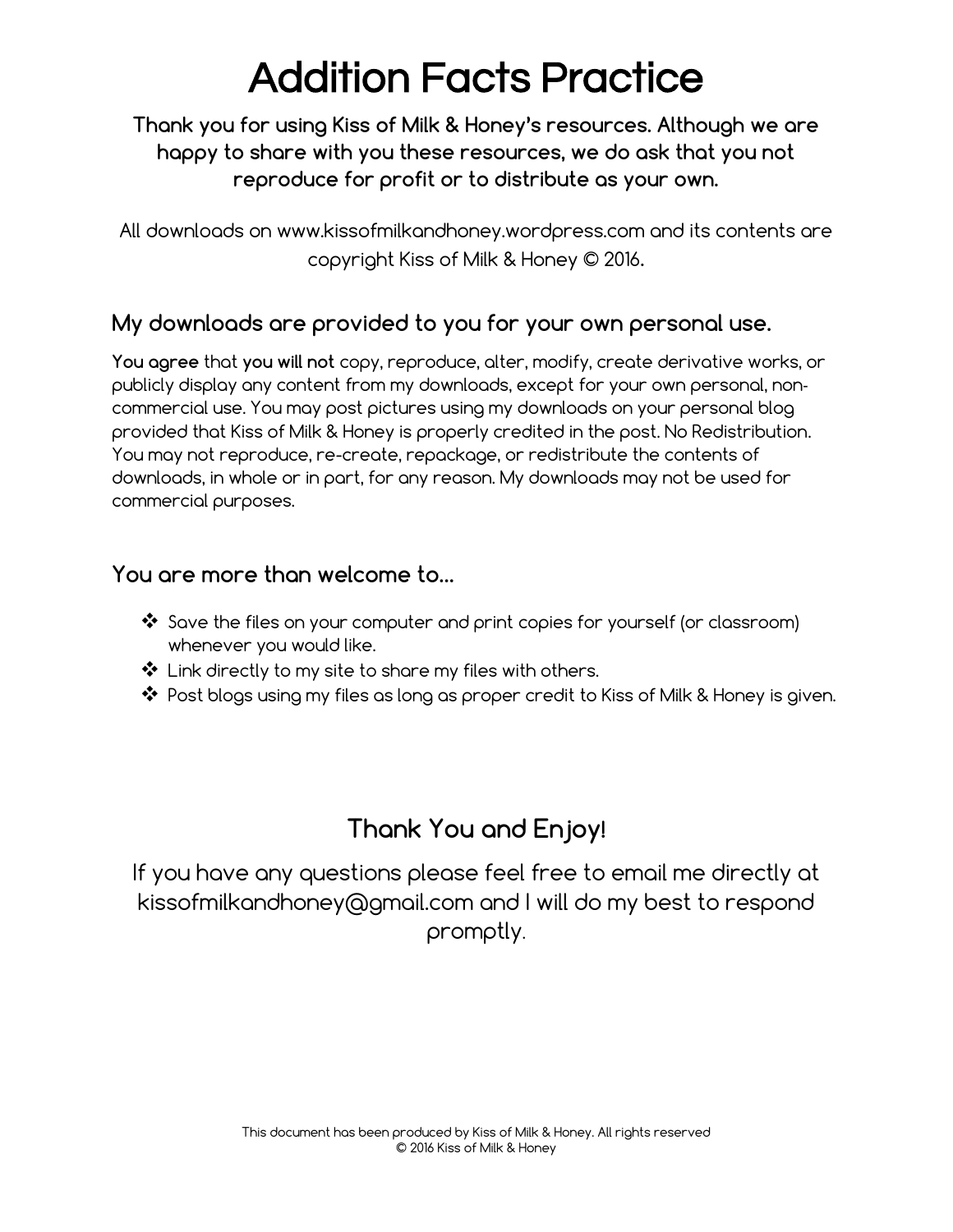

### My 2 Fact's

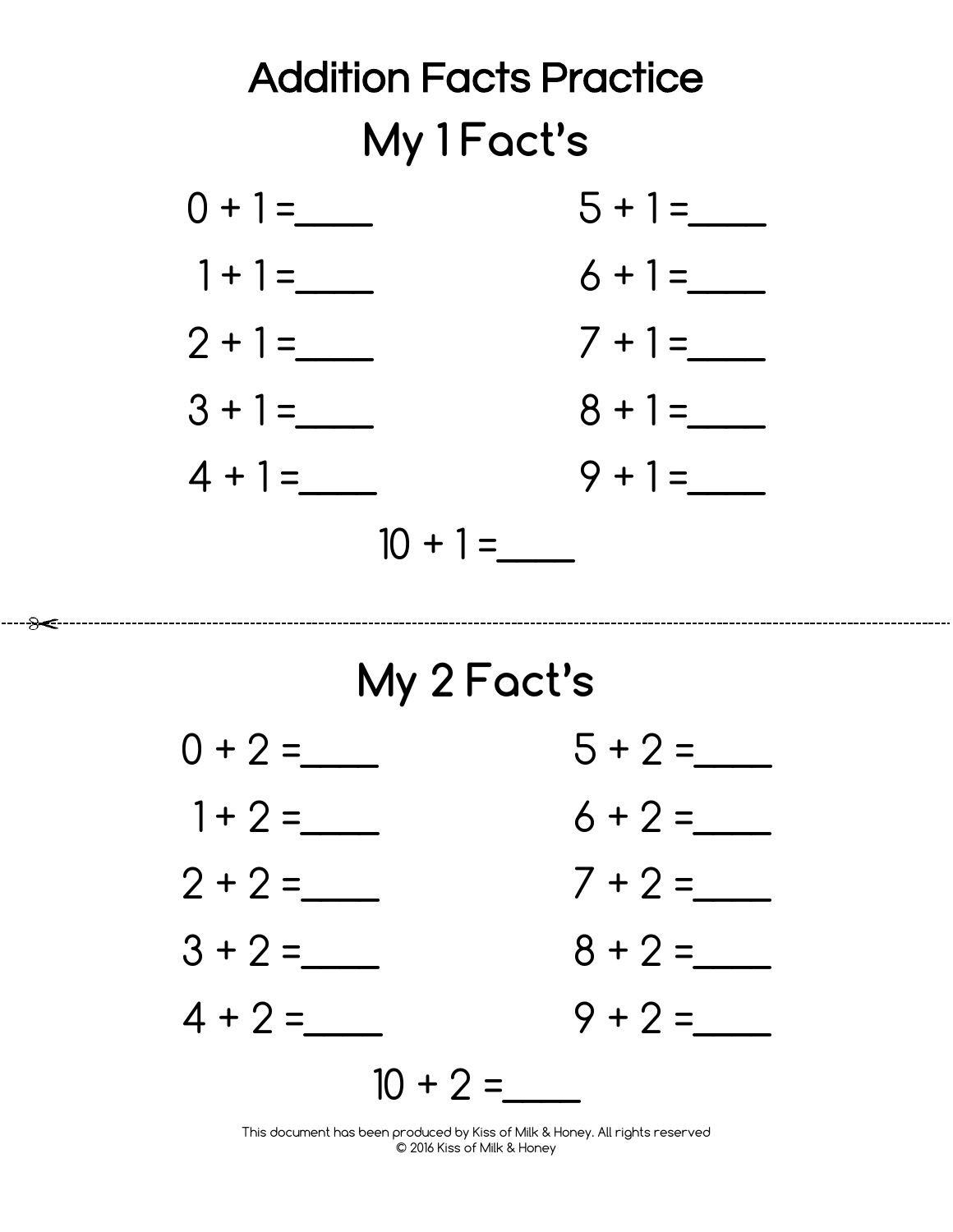

### My 4 Fact's

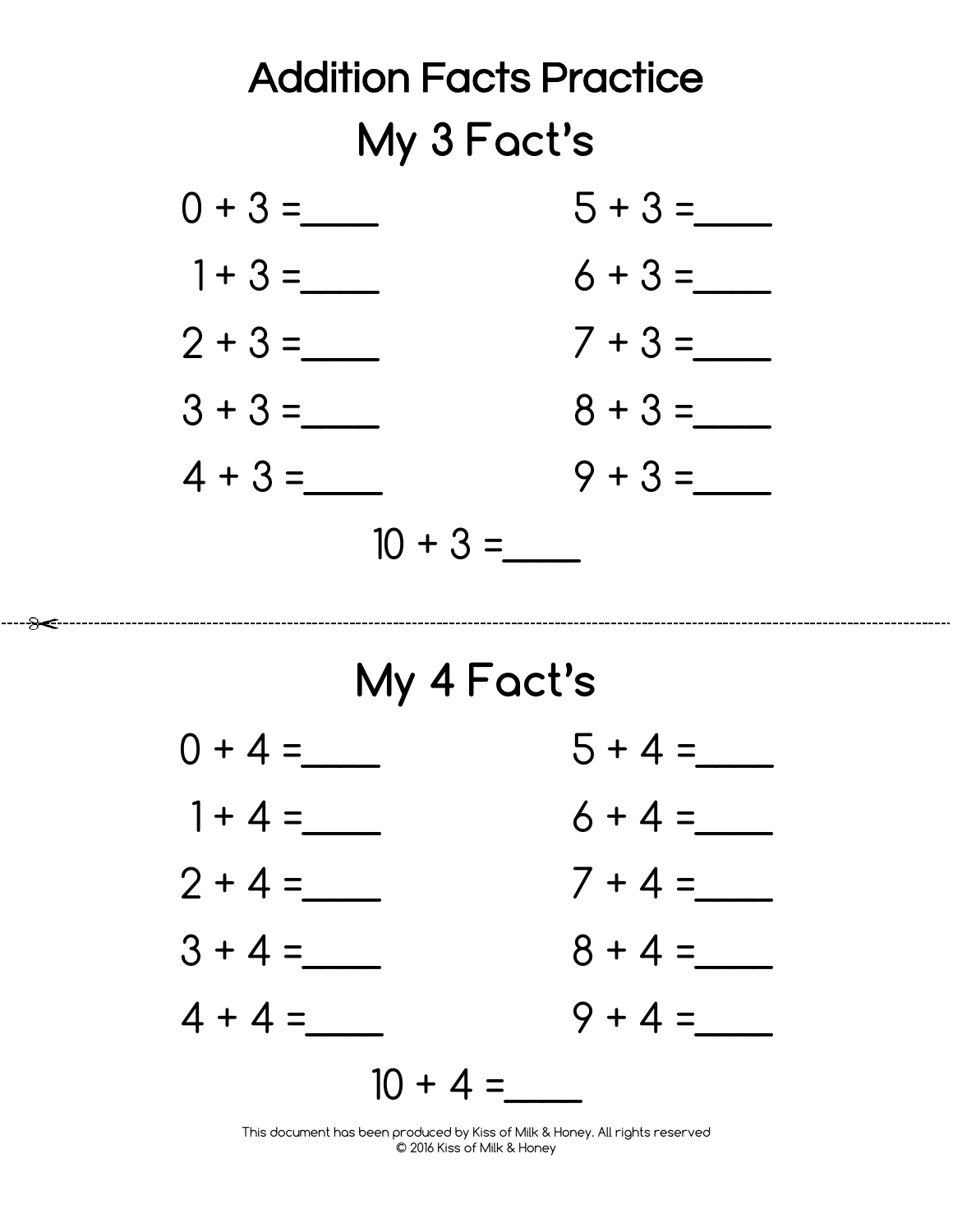

### My 6 Fact's

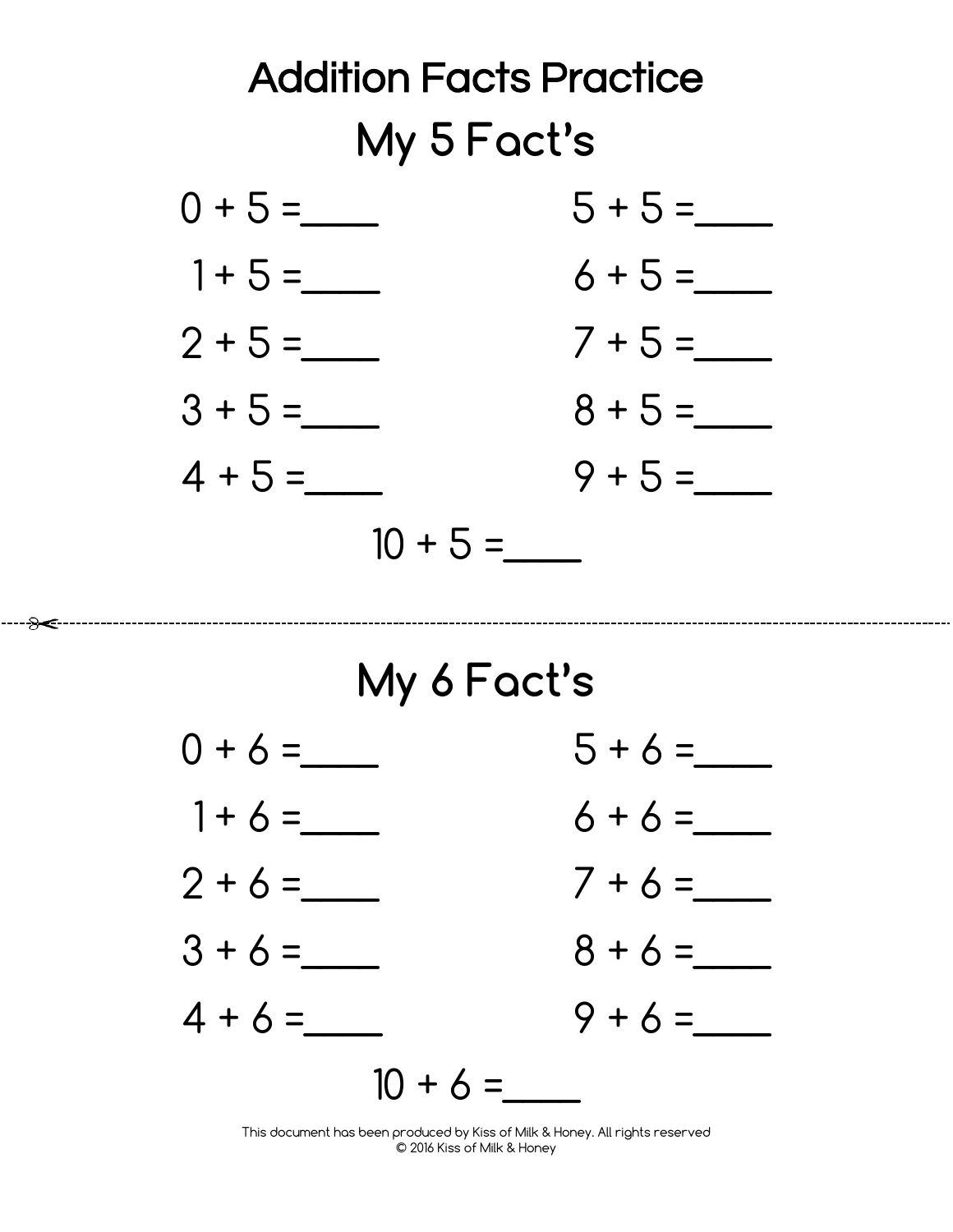

## My 8 Fact's